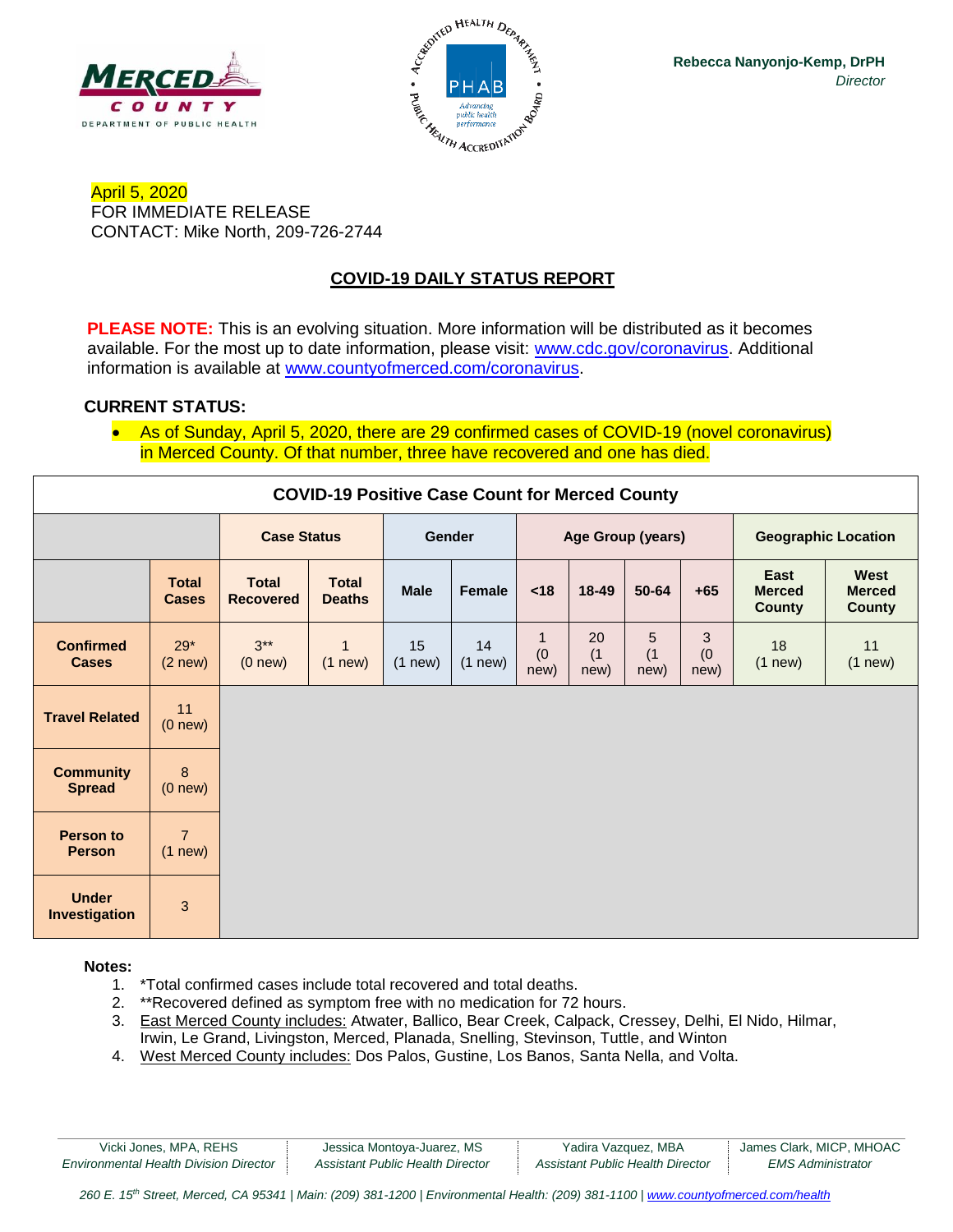- Today (April 5), the Merced County Department of Public Health confirmed the first death of a Merced County resident with COVID-19. The resident was a male under the age of 65 with underlying health conditions.
- Based on information provided by individuals who test positive, Public Health staff will continue to assess risks of exposure and contact any affected individuals.
- Due to privacy laws, the Public Health Department cannot release identifying information related to positive cases.
- UPDATE ON TESTING FIGURES: Until further notice, updated numbers regarding individuals tested for COVID-19 will no longer be included in these updates. The daily figure that has previously been provided only included the total number of people tested within the public health system, but not the commercial lab system, hospitals and clinics (the Public Health Department is not provided those numbers). Due to a significant increase in commercial lab system tests, that daily total would not be an accurate portrayal of how many people have been tested at this time. Following the example of other counties, the Public Health Department is currently working on a new process to more comprehensively capture negative testing results from all lab sources for inclusion on future reports. The Public Health Department already captures, and releases, all positive testing results.
- In California, there are 13,856 active cases and 318 deaths.

### **RECENT ACTIVITIES:**

- Merced County Public Health continues to coordinate with federal, state and local partners to further prepare us for future impacts. This includes working with the California Department of Public Health and the Centers for Disease Control and Prevention to monitor COVID-19.
- In coordination with the Merced County Office of Emergency Services, daily situational status calls continued this week with local government agencies, schools, and healthcare professionals in our community.
- Last week, a #StayHomeSaveLives social media campaign was launched to encourage people to stay home to help slow the spread of COVID-19. More information: [www.facebook.com/MercedCounty](http://www.facebook.com/MercedCounty)
- The Merced County Office of Emergency Services and Merced County Department of Public Health proclaimed a local and public health emergency March 13 in order to help address the outbreak. The Board of Supervisors ratified those actions during a March 16 special meeting.
- On March 19, Governor Gavin Newsom announced Executive Order N-33-20, asking California residents to stay at home. On March 20, Merced County's Health Officer also issued an Order directing County residents to remain in their places of residence except to perform or receive essential services.
- The Merced County Public Health Department Operations Center was opened Jan. 27, 2020 (70 days) in order to prepare for COVID-19 in and around our community. The Merced County Emergency Operations Center is activated at a Level 1.

### **COVID-19 TESTING UPDATE:**

- Within the public health system, every person who has met CDC criteria for severe disease within Merced County has been tested. Testing has been limited across the state of California, as noted multiple times by state officials as a barrier to response.
- Public Health is actively identifying other methods to enhance testing capability for providers throughout the community and increase testing county-wide. We will continue to be notified should positive tests come through either system (public health or commercial).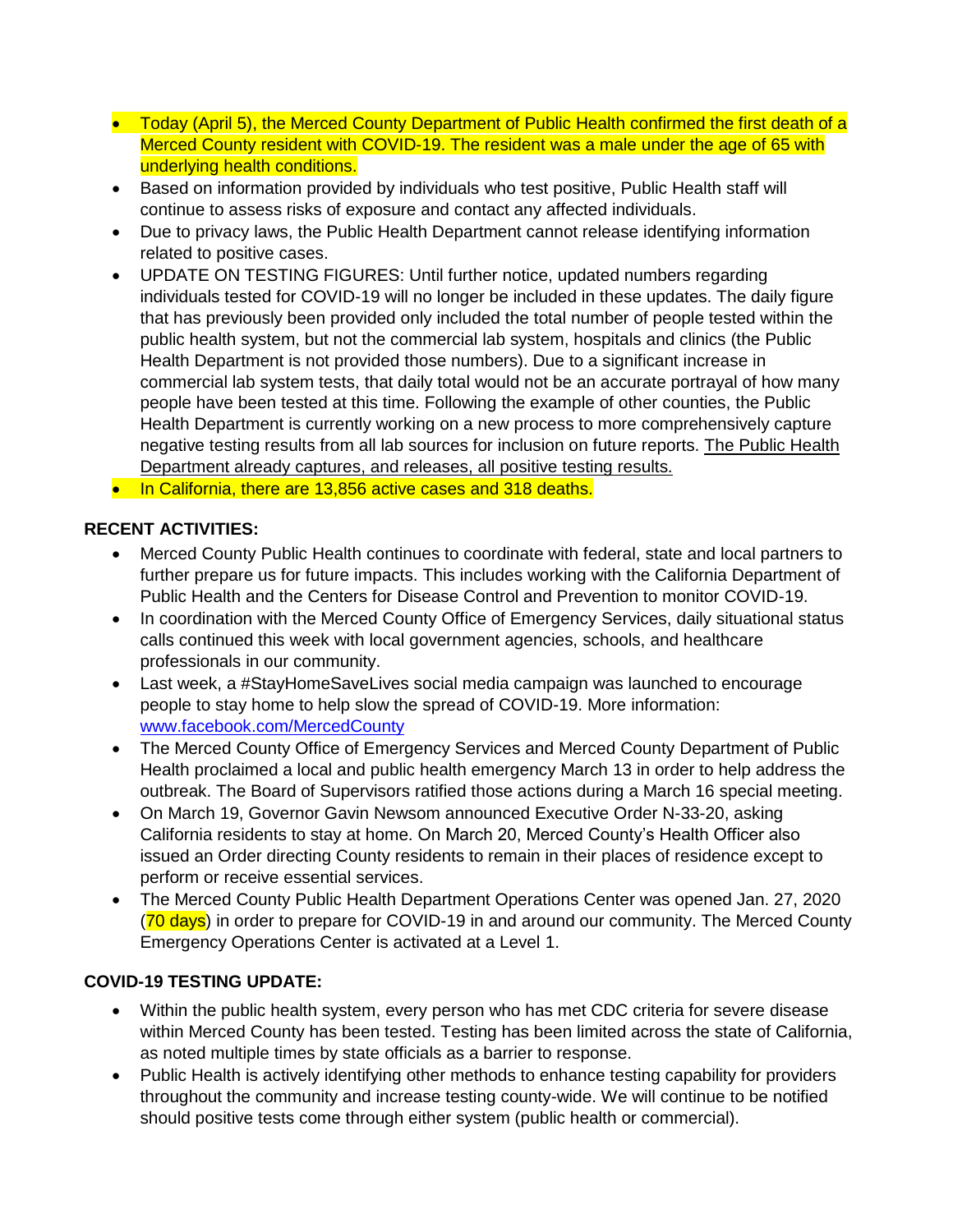- Recently, Merced County opened two "mobile specimen collection sites" for COVID-19 in order to streamline testing capabilities. Initially, there will be two collection days per week, one on the westside of the County, and one on the eastside of the County. Each site will remain open for four hours per day. Additional hours per day and days per week may become more frequent if supply and personnel availability increase.
	- o **PLEASE NOTE**: Use of these mobile specimen collection sites are by appointment only, and you must have a prescription from a physician and prior approval from the Merced County Department of Public Health. If you do not have a provider and have symptoms call 209-381-1180 for a phone consultation. Anyone without prior approval will not be tested. Locations will be provided to clients once appointments are made. Call 209-381-1180 for more information.

# **COVID-19 SYMPTOMS AND PRECAUTIONS:**

- Coronavirus symptoms include: mild to severe respiratory illness, fever, cough and difficulty breathing. If symptoms develop, individuals should stay at home to limit exposure to others.
- Anyone who has had contact with a person with possible COVID-19 infection and has the above symptoms should call his/her local health department/health care provider immediately.
- Do not go to your provider's office without calling ahead. Do not call 911 for suspected COVID-19 unless you are having a medical emergency.
- During the flu season, there are steps you can take to protect your health and the health of those around you:
	- o Wash your hands regularly with soap and water for 20 seconds.
	- o Avoid touching your eyes, nose, or mouth with unwashed hands.
	- o Avoid close contact with people who are sick.
	- o Stay away from work, school or other people if you become sick with respiratory symptoms such as fever and cough.
	- o Cover sneezes or coughs with a tissue, then throw the tissue in the trash.

# **ADDITIONAL RESOURCES:**

- **Sign up for COVID-19 alerts[:www.countyofmerced.com/coronavirus](http://www.countyofmerced.com/coronavirus)**
- Merced County Public Health COVID-19 **Information Webpage**:
	- o [www.countyofmerced.com/coronavirus](http://www.countyofmerced.com/coronavirus)
- Merced County Public Health **Information Line**:
	- o 209-381-1180 (English, Spanish, and Hmong. Live reps. available 8 a.m. to 5 p.m.)
- **Email** COVID-19-specific questions to Merced County Public Health:
	- o COVID19@countyofmerced.com.
- Updated **CDC Information**:
	- o <https://www.cdc.gov/coronavirus/2019-ncov/whats-new-all.html>
- CDC **Resources for Households**:
	- o <https://www.cdc.gov/coronavirus/2019-ncov/community/home/index.html>
- How to **talk to your kids** about the coronavirus:
	- o <https://www.pbs.org/parents/thrive/how-to-talk-to-your-kids-about-coronavirus>
- Guidance for **Businesses and Employers**:
	- o <https://bit.ly/2IH2G2u>
	- o [www.covid19.ca.gov](http://www.covid19.ca.gov/)
- Report **Price Gouging**:
	- o <http://www.countyofmerced.com/3381/Price-Gouging>
- Report **Consumer Fraud**:
	- o [www.countyofmerced.com/2322/Consumer-Fraud](http://www.countyofmerced.com/2322/Consumer-Fraud)